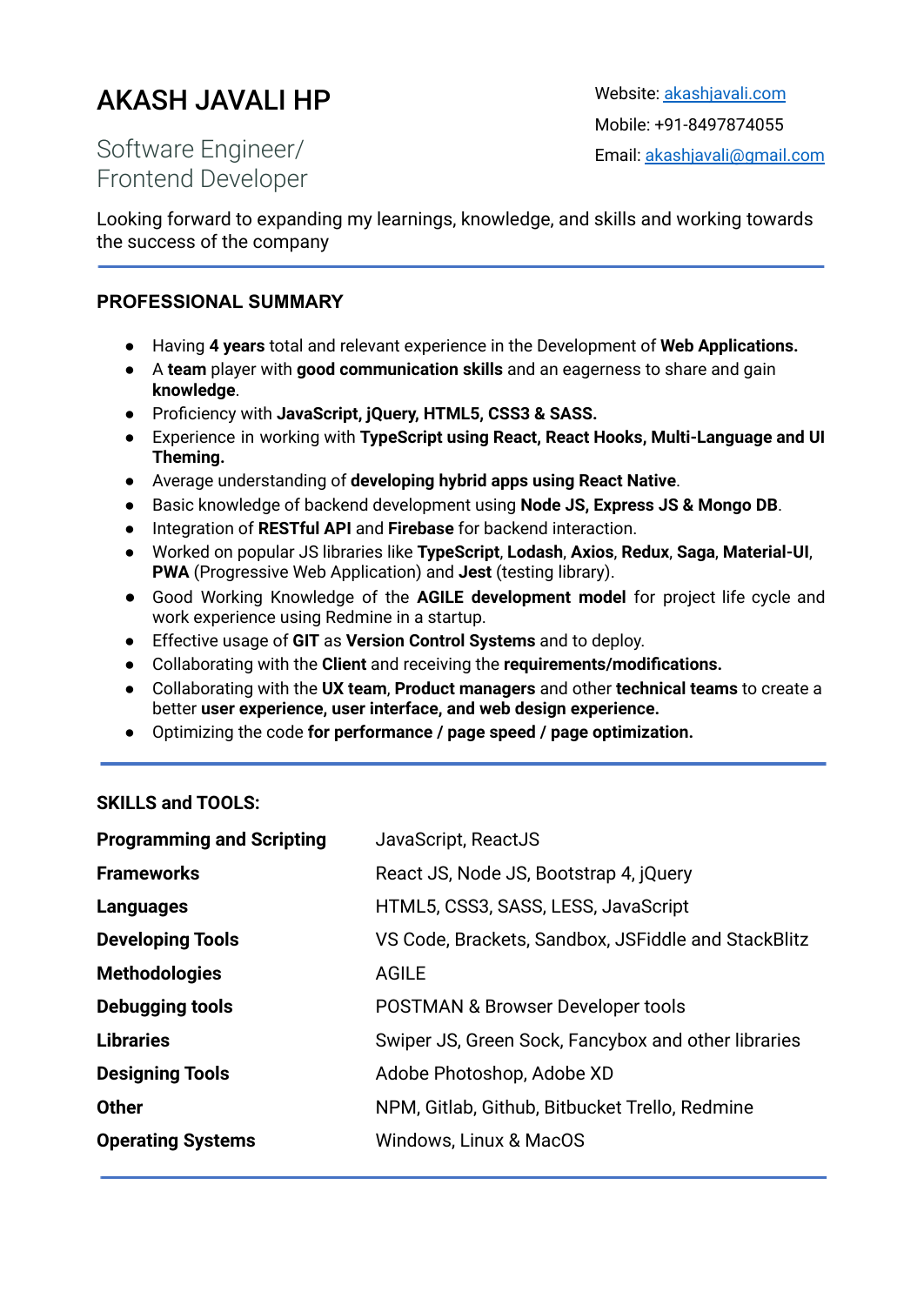## **Experience: Pace Wisdom Solutions / Senior Software Engineer**

MAY 2018 - PRESENT, MANGALORE

Internship at PACEWISDOM (3 months)

## **Main Projects:**

- **● Arpitha Exports,** Product landing page- Bootstrap
	- o Responsive / Mobile-friendly
	- **o** Integrate Google Maps Integration.
	- o Custom Contact form Integration
- **PalmPower,** Telemedicine and video/audio consultations to the patients remotely. - React JS
	- o Develop Frontend web application.
	- **o** Integrate Restful APIs.
	- o Complete UI/UX responsibility using boilerplates
- **● Discoverself,** People analytics platform- React JS
	- o Develop Frontend web application.
	- **o** Integrate Restful APIs.
	- **o** Complete UI/UX Responsibility
- **● Jiny.io,** Editor where audio-visual guidance is created for mobile devices and applications - React JS
	- o Develop Frontend web application.
	- o Documenting the UI(Storybook), Components and Container Data Flow
	- **o** Developing UI components for reuse.
- **Tu-Market,** A multichannel e-commerce application- React JS
	- **o** ReactJS developer
	- **o** Complete UI/UX Responsibility
- **Crediwatch,** A Digital Trust Platform that uses explainable AI, ML, Open APIs, and Data Exchange Protocols to amplify digital trust in the trade and credit ecosystem- React JS
	- **o** Documenting the UI(Storybook) and Components
	- **o** Complete UI/UX Responsibility
	- **o** Developing UI components for reuse.
- **Otter,** A Platform that provides tools for non-profit organizations and mentoring facilities)
	- **o** Complete UI/UX Responsibility
	- **o** Developing UI components for reuse.
	- **o** Integrating API's